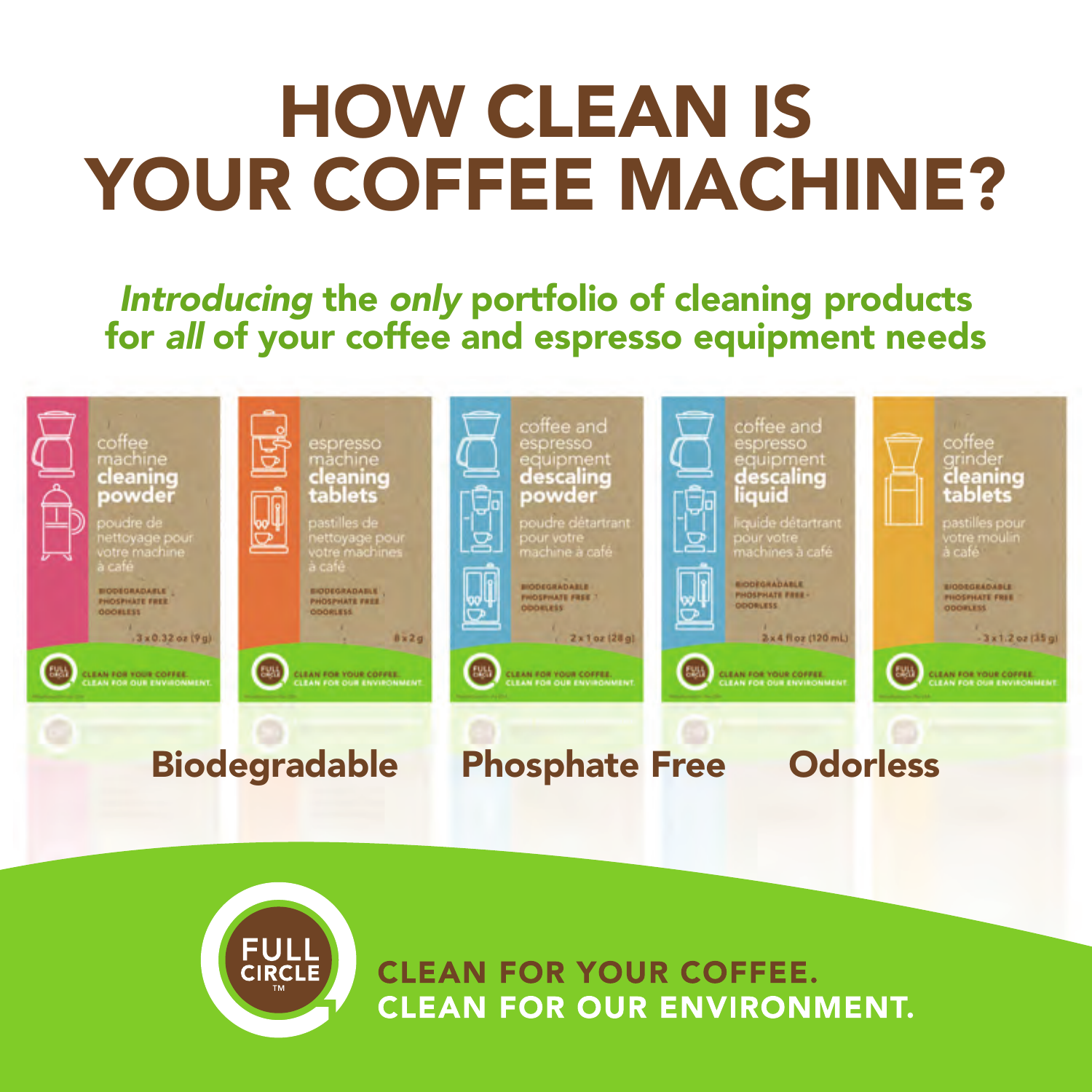## A CLEAN MACHINE MAKES BETTER COFFEE

- Proper cleaning of coffee and espresso equipment is the first step toward ensuring consistent, great tasting coffee and extending the life of your machine.
- A recent study showed that the coffee maker reservoir is the 5th germiest item in the home.\* Even if you can't see the build-up, it is there.
- When coffee enthusiasts start tasting bitter or inconsistent coffee they assume either their coffee beans are not delivering the expected quality or their machine is not operating properly. Often times, they simply need to clean their machine.
- Cleaning a machine with Full Circle products is as easy as brewing or grinding coffee.
- Full Circle recommends regularly cleaning the machine in order to avoid mineral build-up in the water tank, oily residue in the brew basket, and old grinds in the grinder.
- It is not recommended to clean with vinegar and water. Vinegar is not designed to remove coffee oil build-up and can also leave behind residue and odor that will affect the taste of the coffee.



### ABOUT FULL CIRCLE BRAND COFFEE AND ESPRESSO CLEANERS AND DESCALERS

- Full Circle coffee and espresso machine cleaning products were developed by Urnex Brands, Inc. Urnex Brands has been providing cleaning solutions for the commercial specialty coffee market since 1936.
- All Full Circle products are phosphate free, odorless, and are formulated from naturally occurring, sustainable and renewable ingredients.
- Whether consumers are purchasing a new machine today or if they are a current machine owner, cleaning with Full Circle products should become part of any coffee enthusiast's regular routine.
- All of our products have been tested on a wide range of home machines, ensuring that we stay up to date on the most effective ways to maintain all types of equipment.



**CLEAN FOR YOUR COFFEE. CLEAN FOR OUR ENVIRONMENT.**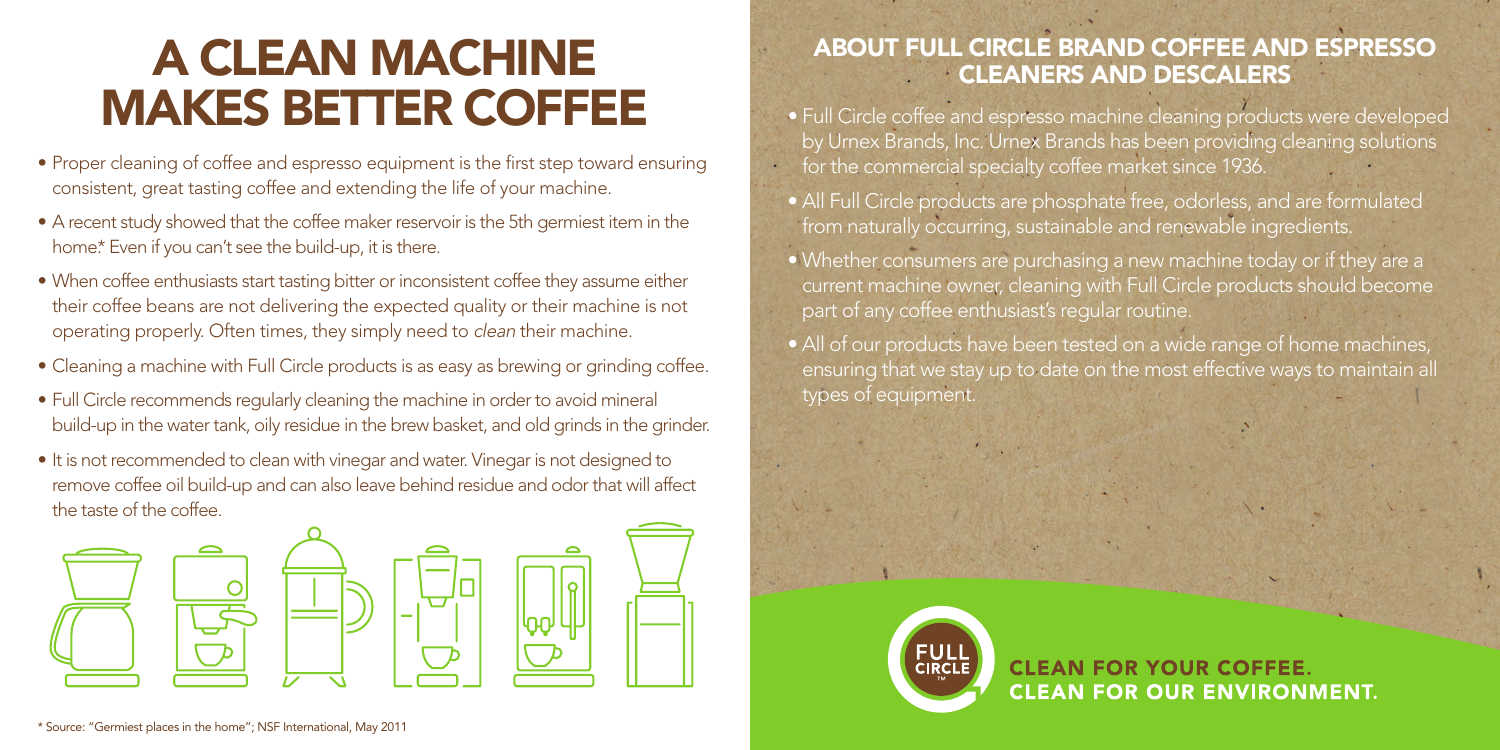## COFFEE MACHINE CLEANING POWDER

### ESPRESSO MACHINE CLEANING TABLETS

- Easy to use concentrated formula cleans away oily residue and mold that can lead to bitter tasting coffee and unnecessary wear on machine.
- Traditional cleaning agents like vinegar and soap are not designed to remove coffee oil build-up and can also leave behind fragrances and residue long after final rinsing.
- It is recommended to use Full Circle cleaning powder once a week.







- Specially formulated tablets clean away oil and residue inside the HOW TO USE For the substitute of the contraversion of the mathematic machine that can lead to bitter tasting coffee.
	- Formulated for controlled solubility, easy rinsing, and powerful cleaning while maintaining the inner workings of your machine.
	- Can also be used on traditional espresso machines to backflush and clean filter screens.
	- Each automatic machine requires different frequency of cleaning. Follow the directions as described by the manufacturer of your machine.
	- Contains one blister card of 8 single use tablets.





OR



Put tablet into machine or porta-filter



Follow manufacturer's instructions for machine's cleaning cycles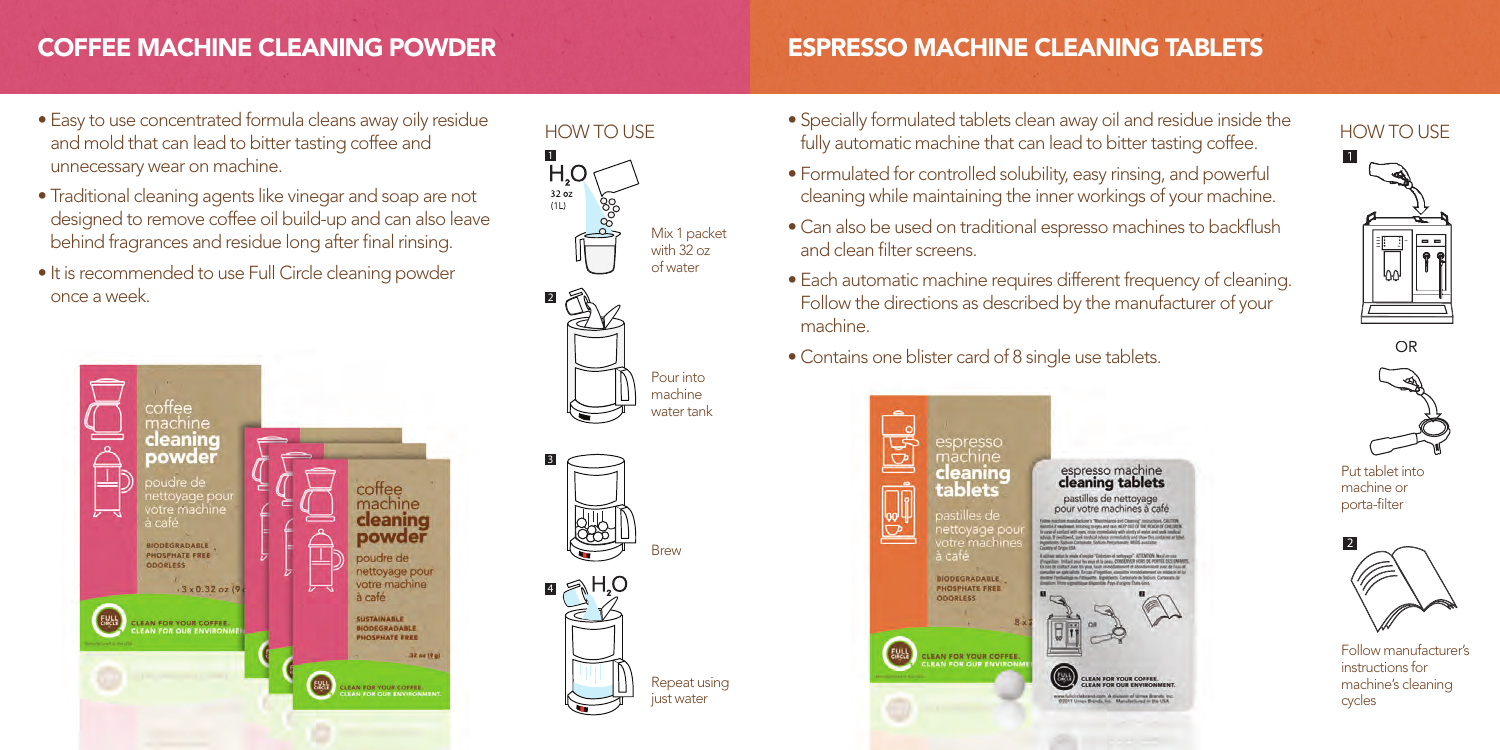### COFFEE AND ESPRESSO EQUIPMENT DESCALING POWDER AND LIQUID

### COFFEE GRINDER CLEANING TABLETS

- When mineral scale builds up in the hot water tank of your machine, it can clog water flow and affect the brew temperature. If not descaled over time, the machine will eventually not function.
- The Full Circle descalers are designed to break down the lime scale and mineral build-up inside your brewer to ensure great, consistent, coffee.
- Vinegar may not effectively descale your machine and can be difficult to thoroughly rinse. Vinegar can also leave behind an odor that affects future brews.
- Use as often as necessary based on local water hardness or a minimum of every 3 months.



2k4 flox

1



Mix 1 bottle or 1 packet with 32 oz of warm or hot water



• Cleaning a grinder is a challenge because water cannot be used on how TO USE to the stress water cannot be used on the burrs or around electric motors.



### • When ground through your coffee grinder, our patented, food safe grinder cleaning tablets are an easy way to remove the coffee residue and oil that lead to bitter tasting coffee–all without removing any parts of your machine.



1

Add 1 packet to empty grinder



Grind as you would coffee beans



Flush out remaining tablet dust by grinding a handful of coffee beans